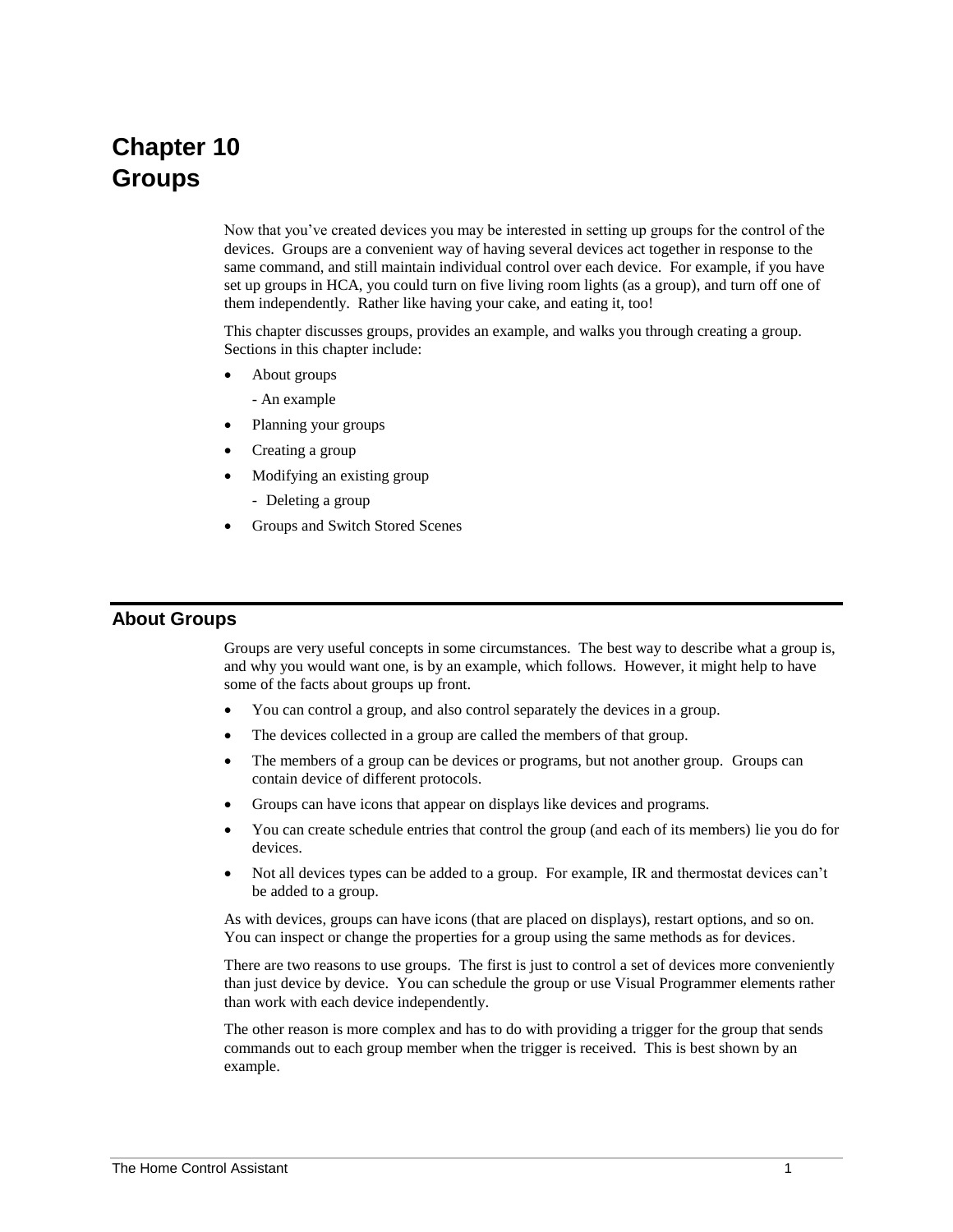## A Group example

Much of what Groups do can be done by Insteon scenes or UPB links. But for older style devices, groups can be useful. Here is an example from older style X10 devices.

Suppose that in your home you have a number of outside lights. One light is in the front, one by the driveway, and another by the back door. There is a separate wall switch for each one, and you are going to replace the manual switches for each of these with controllable wall switches.

After you install the wall switches, you need to know what settings to use for them. You might want to turn them all on, off, or dim at the same time. So, you could set them all to the same house code and unit code. For this example, assume that setting is B-4. Using a control panel, if you press B-4 ON, all three lights come on. If you press B-4 OFF, then all go off.

Now, while this is very convenient, there are still some times when you want to control each light independently. So you set them all differently. For this example, assume the front light is set to B-4, the driveway to B-5, and the back light to B-6. Now you can control each light from a control panel independently, but you can no longer turn them all on or off with one button.

An HCA group is designed to solve this, allowing you to control each device independently, or all three as a group, with one control.

- First, you set each light to have a separate address (B-4, B-5, and B-6).
- Then, you create a group that has these three devices as members.
- Next, you assign a house code and unit code to the group, so that you can control it  $(C-1)$ .

When HCA receives a command with the trigger for the group, that command is routed to each member. In the example, we have created a group called "outside lights" and assigned it to C-1. When you send an ON command from a control panel to C-1, then HCA receives it and sends an ON command to each group member, and the three outside lights go on. If you send a C-1 OFF command, all the lights go off. Since each light that is a member of the group also has a different house code and unit code, you can also control each one independently. The best of all worlds!

Don't forget that groups can contain devices using different technologies – X10, Insteon and UPB. HCA does the best it can in translating what you are doing with the group into the appropriate commands for each technology.

## Planning your groups

Before you start creating groups in HCA, there are several decisions you need to make, aside from the name of the group and where to place it. You should decide why you want a group and what you want the group to do. This may include deciding:

- What is the purpose of the group?
- When will you use the group control?
- Will you typically control the group, the individual members, or both?
- Do you want programs included in the group?
- Will you control the group from a control panel, or only through an HCA schedule?

Using devices, schedules, groups, and programs together may get complicated. Some of these choices involve careful planning.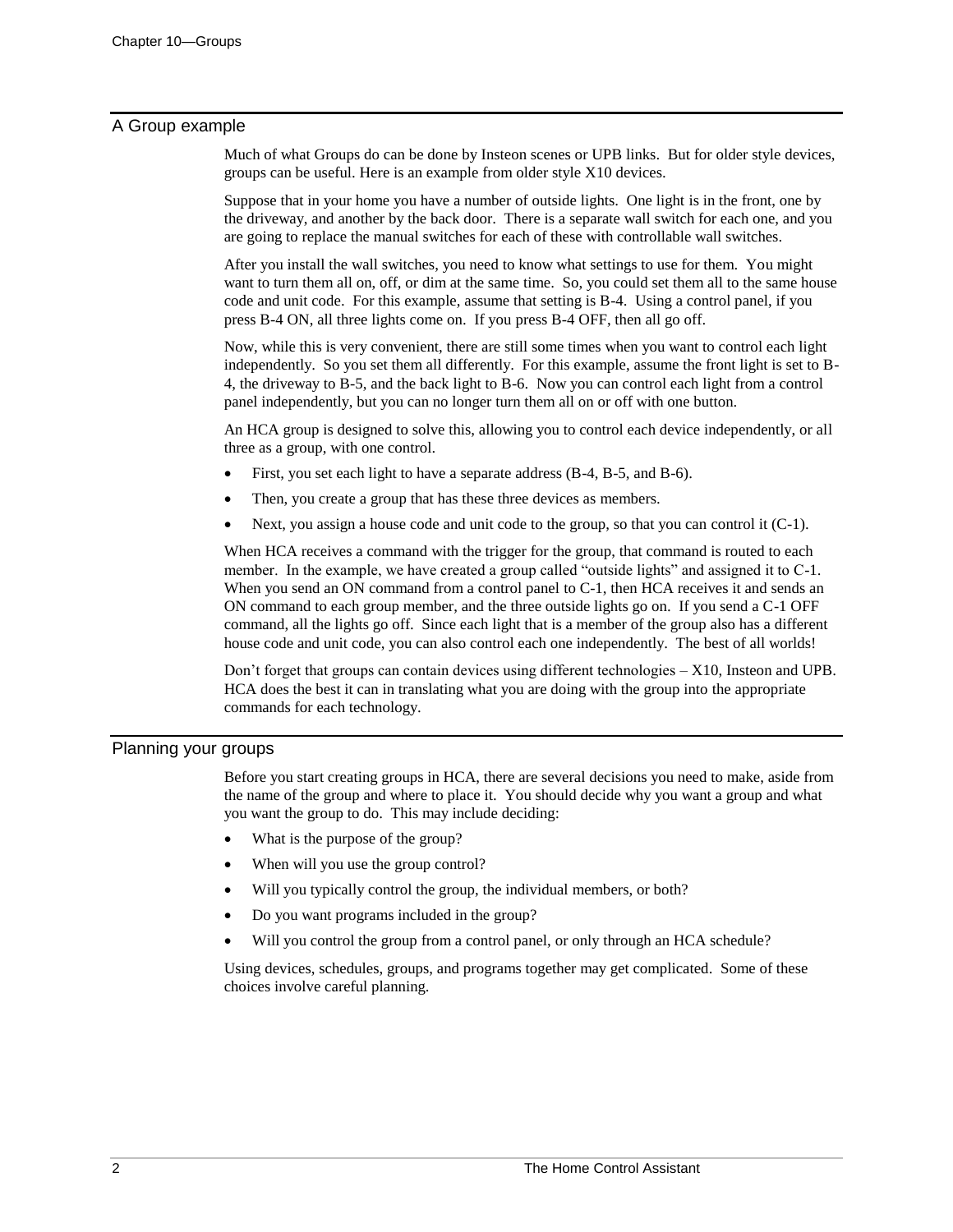# **Creating a group**

You create a group using the New Group Wizard. Most of the steps are exactly the same as when you create a device. However, there is one additional step specific to the New Group Wizard specifying which devices and programs are members of this group.

- 1. On the Home Control Assistant menu bar, click New, and then choose Group. This opens the New Group Wizard.
- 2. Type in a name for the group and type in or choose an existing folder to store the group. The name you choose must be unique within the folder. If you don't have two-part names enabled, then the group name must be unique within your design. To help you later, you can name groups with descriptions, or function identifiers. For instance, you could name a group: Entry lights, My Room, or Welcome Home.

| $\mathbf{x}$<br>New group Wizard - Step 1<br>Please provide a name for this group. The name you enter identifies it in your home<br>design. For example you might use Outside Lights, Porch Fans, etc. |                                    |                          |                                  |   |   |  |  |
|--------------------------------------------------------------------------------------------------------------------------------------------------------------------------------------------------------|------------------------------------|--------------------------|----------------------------------|---|---|--|--|
|                                                                                                                                                                                                        | Design Folder<br>Room: Dining Room |                          |                                  |   | ▼ |  |  |
|                                                                                                                                                                                                        | Design pane icon<br>C Lamp         | $\overline{\phantom{a}}$ | Motion                           | m |   |  |  |
|                                                                                                                                                                                                        | Switch<br><b>Module</b>            | П                        | <b>O</b> Group<br><b>Program</b> | Ò |   |  |  |
|                                                                                                                                                                                                        | Outlet                             | $\blacksquare$           |                                  |   |   |  |  |
|                                                                                                                                                                                                        | Keypad<br>⋒                        |                          |                                  |   |   |  |  |
| Cancel<br>$<$ Back<br>Finish<br>$>\underline{\text{Next}}$                                                                                                                                             |                                    |                          |                                  |   |   |  |  |

3. Click Next and add any notes you might want to remember about this group. The notes can tell you what the group controls or why you created it. You can review and revise or delete these notes later at any time. These notes also popup in a window when you move the mouse over a group icon on a display.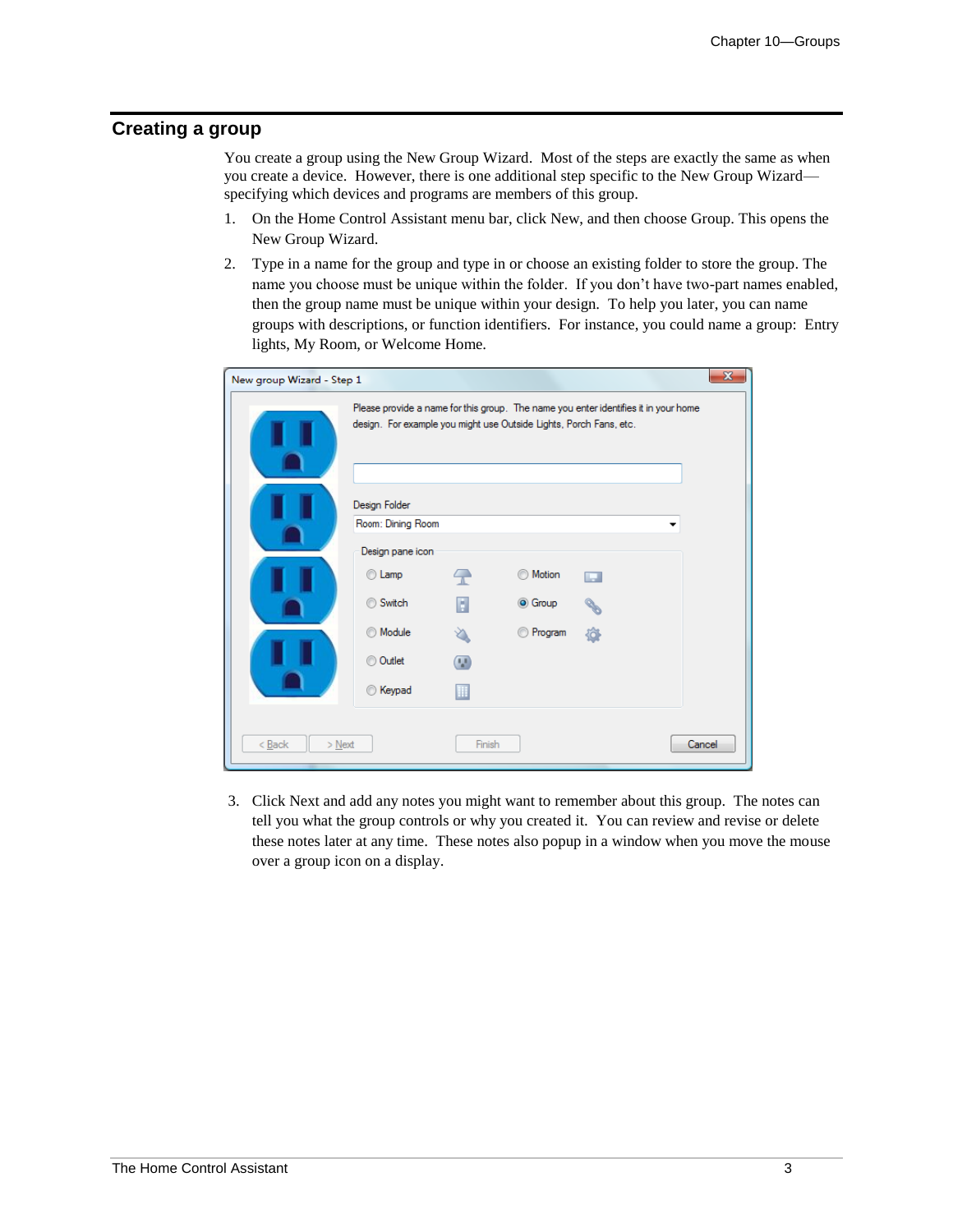|                      | New group Wizard - Step 2 (Dining Room - All Lights)                                                                              | $\overline{\mathbf{x}}$ |
|----------------------|-----------------------------------------------------------------------------------------------------------------------------------|-------------------------|
|                      | You can enter any notes you may have about this group. Anything you enter<br>is saved and can be reviewed by you at a later time. |                         |
|                      |                                                                                                                                   | 스                       |
|                      |                                                                                                                                   |                         |
|                      |                                                                                                                                   |                         |
|                      |                                                                                                                                   |                         |
|                      |                                                                                                                                   |                         |
| $<$ Back<br>$>$ Next | Finish                                                                                                                            | Cancel                  |

4. This is the step where you specify which devices and or programs are part of the group. There are two lists—*Not in group*, and *In group*. You can move device and program names between lists (that is, in or out of the group) by selecting the device or program name and clicking the appropriate arrow.

| 前                  | New Group Wizard - Step 3 of 4 (Dining Room - All Lights) | $\overline{\mathbf{x}}$                                              |  |  |  |  |  |  |  |
|--------------------|-----------------------------------------------------------|----------------------------------------------------------------------|--|--|--|--|--|--|--|
|                    | Which devices and programs should be part of this group?  |                                                                      |  |  |  |  |  |  |  |
|                    | Devices and Programs                                      | In group                                                             |  |  |  |  |  |  |  |
|                    | Dev: Living Room - Lamp                                   | Dev: Dining Room - Ceiling Lights                                    |  |  |  |  |  |  |  |
|                    |                                                           | Dev: Dining Room - Outlet<br>Dev: Dining Room - Outlet Bottom<br>l⇒l |  |  |  |  |  |  |  |
|                    |                                                           | Dev: Dining Room - Spots                                             |  |  |  |  |  |  |  |
|                    |                                                           | $\leftarrow$                                                         |  |  |  |  |  |  |  |
|                    |                                                           |                                                                      |  |  |  |  |  |  |  |
|                    |                                                           |                                                                      |  |  |  |  |  |  |  |
|                    |                                                           |                                                                      |  |  |  |  |  |  |  |
|                    |                                                           |                                                                      |  |  |  |  |  |  |  |
| $Back$<br>$>$ Next | Finish                                                    | Cancel                                                               |  |  |  |  |  |  |  |

Group members can be devices or programs, but not other groups; so there are no groups listed in the left column for you to choose.

When you have the correct devices or programs included in your group, click Next.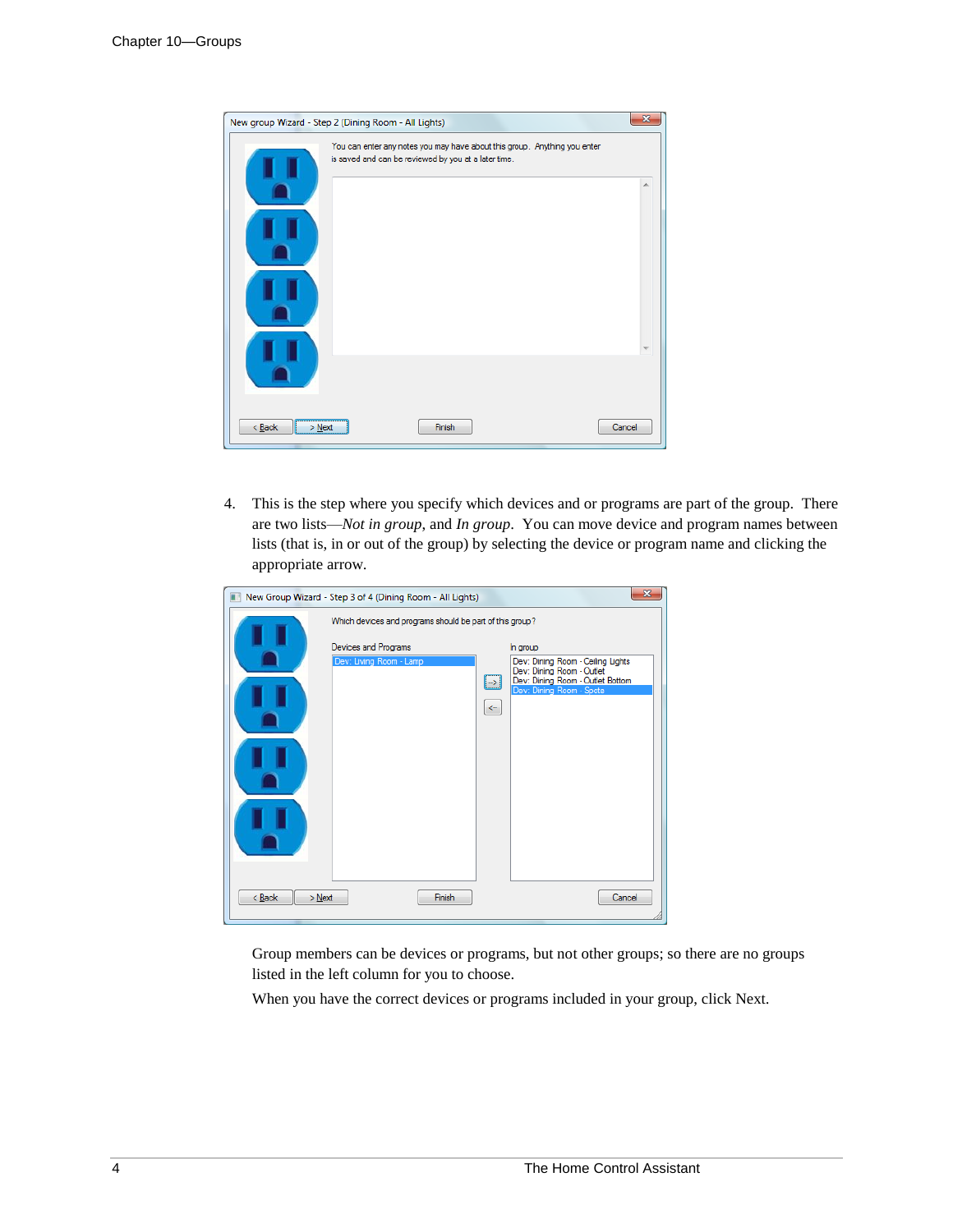

5. Now you choose an icon to represent this group.

This screen lists all the icons that can be used for a group. Click the icon that you want to use, and then click Finish.

A last note on groups is that for a group you can create schedule entries that control the group (and each of its members. Refer to the Schedule and Schedule Entries Chapter for specific details.

## **Modifying an existing group**

As with devices, you can inspect and change the properties for a group using the same methods as for devices. You do this in the Properties dialog for the particular group. There are two ways that you can get to the group properties:

- 1. Select either
	- the group icon on the display
	- the group name in the design pane
- 2. Click the right mouse button.
- 3. From the popup menu, select Properties.

The Properties dialog box title reflects the name of the group you selected. Each tab is like one step in the New Group Wizard.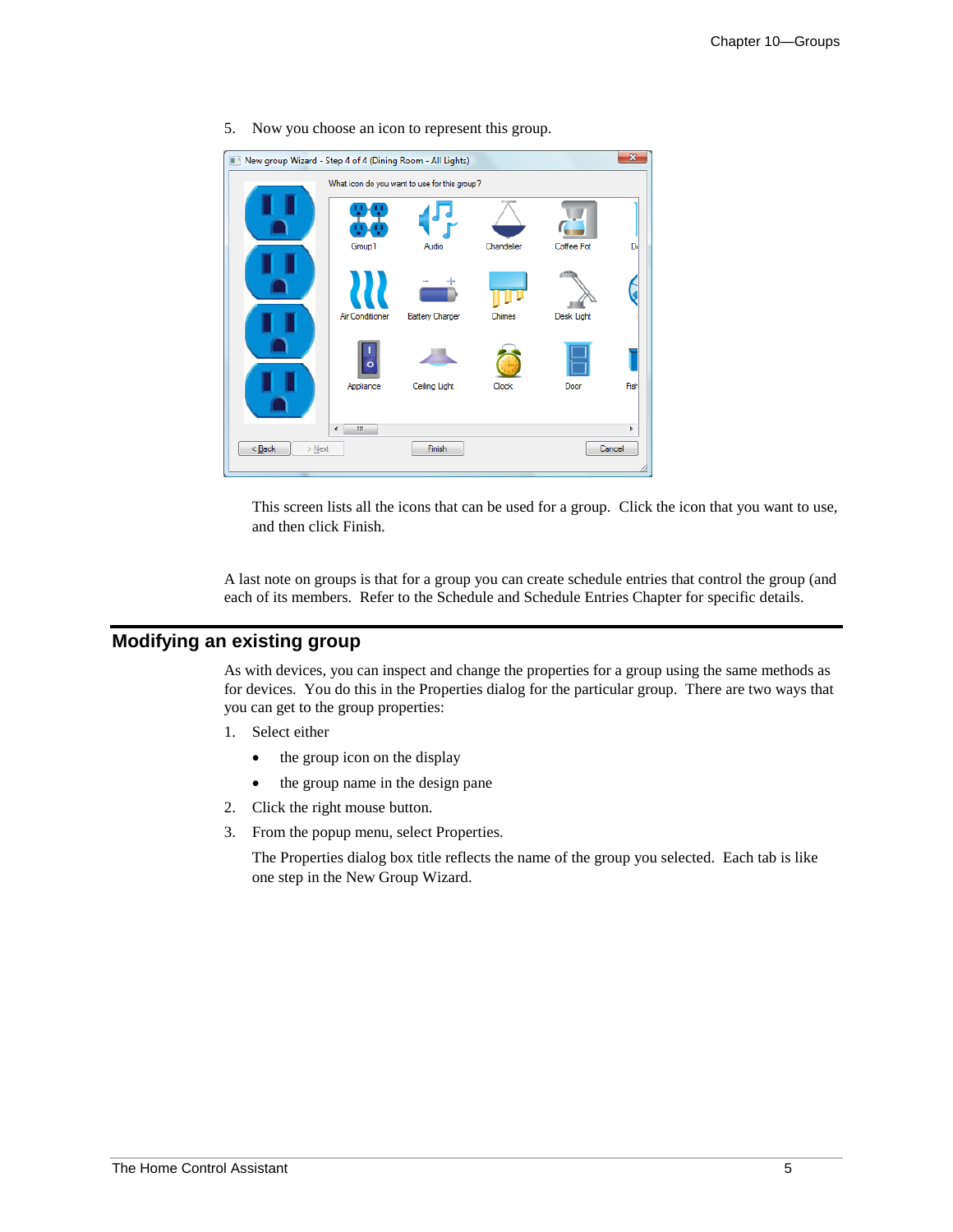| Name | <b>Notes</b> | <b>Members</b>                                             | Triggers Restart Icon |            |  | Display Log    |  |   | Schedule   References                                                                                            |  |  |  |  |
|------|--------------|------------------------------------------------------------|-----------------------|------------|--|----------------|--|---|------------------------------------------------------------------------------------------------------------------|--|--|--|--|
|      |              |                                                            |                       |            |  |                |  |   | Please provide a name for this group. The name you enter identifies it in your home design.                      |  |  |  |  |
|      |              | For example you might use Outside Lights, Porch Fans, etc. |                       |            |  |                |  |   |                                                                                                                  |  |  |  |  |
|      |              | All Lights                                                 |                       |            |  |                |  |   |                                                                                                                  |  |  |  |  |
|      |              |                                                            |                       |            |  |                |  |   |                                                                                                                  |  |  |  |  |
|      |              | <b>Design Folder</b>                                       |                       |            |  |                |  |   |                                                                                                                  |  |  |  |  |
|      |              | Room: Dining Room                                          |                       |            |  |                |  |   |                                                                                                                  |  |  |  |  |
|      |              | Design pane icon                                           |                       |            |  |                |  |   |                                                                                                                  |  |  |  |  |
|      |              | C Lamp                                                     |                       | $\sqrt{n}$ |  | <b>Keypad</b>  |  | H |                                                                                                                  |  |  |  |  |
|      |              | Switch                                                     |                       | п          |  | <b>Motion</b>  |  | ш |                                                                                                                  |  |  |  |  |
|      |              | <b>Module</b>                                              |                       |            |  | <b>O</b> Group |  |   |                                                                                                                  |  |  |  |  |
|      |              | <b>Outlet</b>                                              |                       | $\Box$     |  | <b>Program</b> |  |   |                                                                                                                  |  |  |  |  |
|      |              |                                                            |                       |            |  |                |  |   | You can mark this group as disabled to remove it from your design without deleting it. When disabled, any action |  |  |  |  |
|      |              | on it by a schedule or program has no effect.              |                       |            |  |                |  |   |                                                                                                                  |  |  |  |  |
|      |              | <b>Disabled</b>                                            |                       |            |  |                |  |   |                                                                                                                  |  |  |  |  |
|      |              |                                                            |                       |            |  |                |  |   |                                                                                                                  |  |  |  |  |
|      |              |                                                            |                       |            |  |                |  |   |                                                                                                                  |  |  |  |  |

4. Click the tab you want to change properties on, or click each to review the settings for this group. You can change whatever you like, and click OK to save your changes.

There are additional things you can do with a group using its property dialog that you can't do in the wizard. These are to establish triggers, select restart parameters, add a group icon to one or more displays, set log properties, show and modify schedule entries, and see where the group is referenced in your design. These properties are the same as for devices so refer to that chapter for information.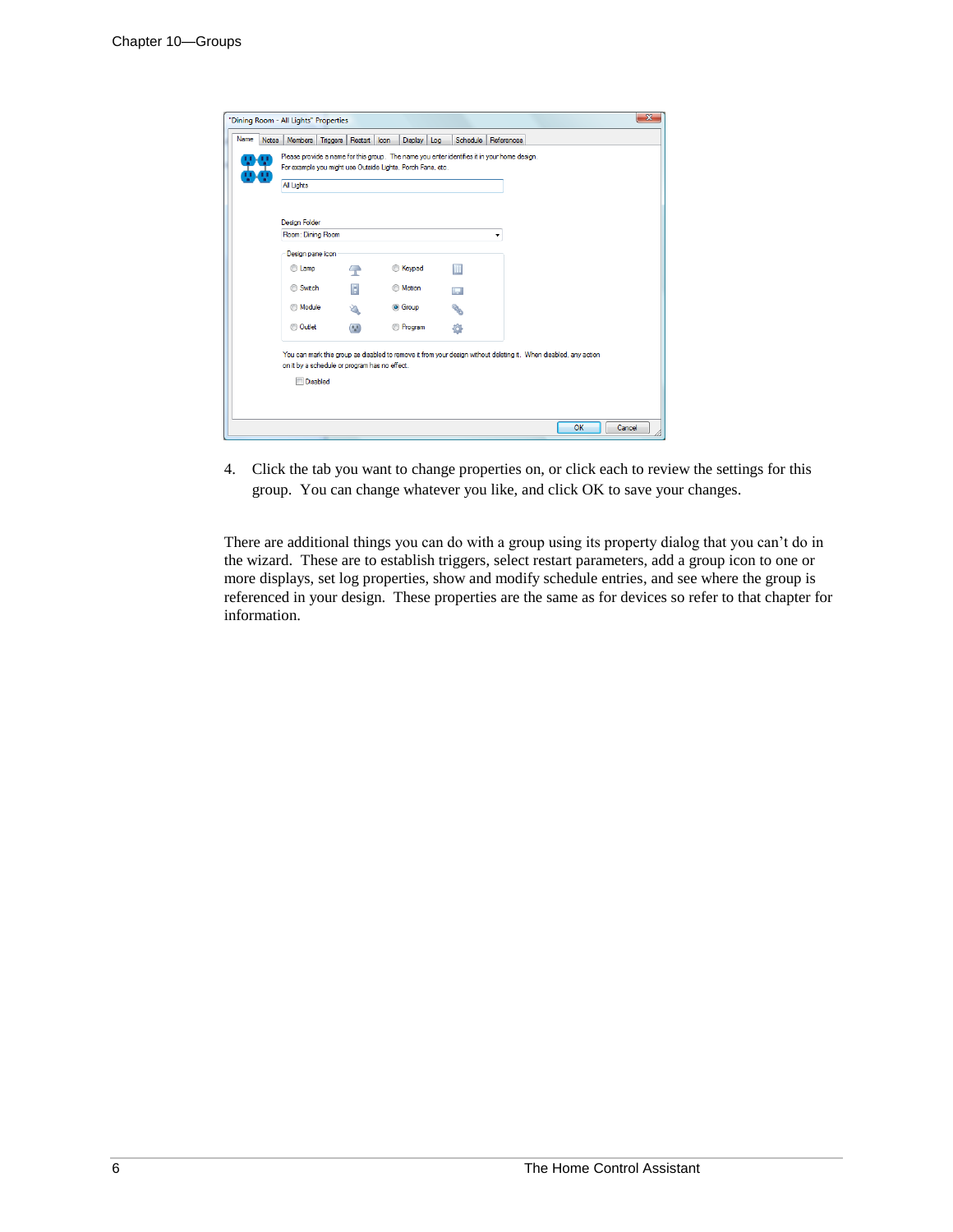#### "Group" tab in device properties

You can always open a group's properties and change the group members but there is another way to modify a group.

The "members" tab of a group's property dialog provides you an answer to the question: *What are the members of this group?*

When you open the properties of a device there is a "Group" tab that answers the question: *What groups is this device a member of*?

| "Dining Room - Spots" Properties                                                                                                                                                                                               | $\mathbf{x}$                                                        |  |  |  |  |  |  |  |
|--------------------------------------------------------------------------------------------------------------------------------------------------------------------------------------------------------------------------------|---------------------------------------------------------------------|--|--|--|--|--|--|--|
| Linking   Triggers   Restart   Icon<br>Room<br>Display<br><b>Notes</b><br>Type<br>Insteon<br>Name                                                                                                                              | Groups<br>Schedule References<br>Power Track Green<br>Key Names Log |  |  |  |  |  |  |  |
| Should this device be part of any groups?                                                                                                                                                                                      |                                                                     |  |  |  |  |  |  |  |
| A group is used to collect one or more devices together so that they can be controlled together. For<br>example, scheduling them all on or off at a specified time or in a Visual Program using the On, Off, and Dim elements. |                                                                     |  |  |  |  |  |  |  |
| Groups                                                                                                                                                                                                                         | This device is in these groups<br>Dining Room - All Lights          |  |  |  |  |  |  |  |
| $\rightarrow$                                                                                                                                                                                                                  |                                                                     |  |  |  |  |  |  |  |
| $\left\langle \cdots \right\rangle$                                                                                                                                                                                            |                                                                     |  |  |  |  |  |  |  |
|                                                                                                                                                                                                                                |                                                                     |  |  |  |  |  |  |  |
|                                                                                                                                                                                                                                |                                                                     |  |  |  |  |  |  |  |
|                                                                                                                                                                                                                                |                                                                     |  |  |  |  |  |  |  |
|                                                                                                                                                                                                                                |                                                                     |  |  |  |  |  |  |  |
|                                                                                                                                                                                                                                |                                                                     |  |  |  |  |  |  |  |
|                                                                                                                                                                                                                                |                                                                     |  |  |  |  |  |  |  |
|                                                                                                                                                                                                                                |                                                                     |  |  |  |  |  |  |  |
|                                                                                                                                                                                                                                | OK<br>Cancel                                                        |  |  |  |  |  |  |  |
|                                                                                                                                                                                                                                |                                                                     |  |  |  |  |  |  |  |

You can remove the device from a group or add it to a group using this tab.

**Hint:** Which way should you modify a group? By using the group properties "members" tab or the "Group" tab on devices? Either method accomplishes the same task – adding or removing members. Sometimes you want to focus on the device and sometimes on the group. It's up to you.

#### Adding to a group using drag and drop

You can always open a group's property dialog and change the group members but there is another way to modify a group.

You can also add a device to a group by dragging the device name or icon and dropping it on a group name or icon. Using this method you can only add and not remove from the group.

#### Deleting a group

If you find that you have created a group that doesn't work the way you want it to, you have two options.

- You can modify the properties for the group. For instance, you can change the devices that it controls.
- You can delete the entire group.

#### **To delete a group:**